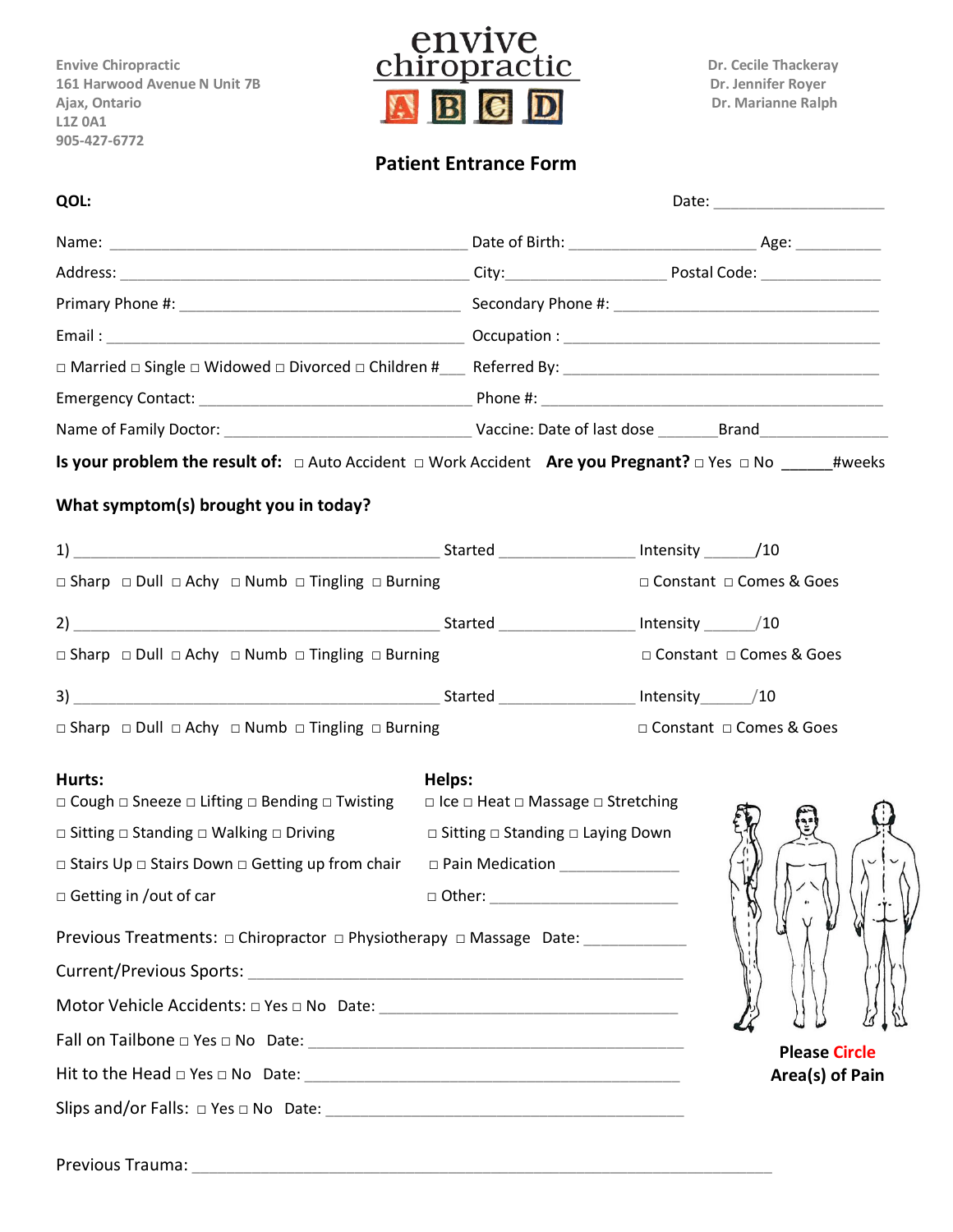**L1Z 0A1 905-427-6772** Previous Surgeries:



## **Previous Diagnosis:**

Arthritis Cancer Hypertension Diabetes Heart Disease Skin Disorder Depression Anxiety

Fibromyalgia TMJ Disc Herniation Allergies Psychological Lung Disorder Stroke

Hereditary Factors (Describe family history):

## **Please Check All That Apply:**

(**P=**have had in the past **C=**current within the last 6 months)

|                               | P | C |                            | P | С |                        | P | C |
|-------------------------------|---|---|----------------------------|---|---|------------------------|---|---|
| <b>Blood Pressure</b>         |   |   | <b>Hepatitis</b>           |   |   | Eczema                 |   |   |
| <b>Chest Pain</b>             |   |   | <b>Easy Bruising</b>       |   |   | Psoriasis              |   |   |
| Palpitations                  |   |   | Coughing                   |   |   | <b>Skin Reaction</b>   |   |   |
| Swelling                      |   |   | Asthma                     |   |   | Liver Disease          |   |   |
| Cloudy Head                   |   |   | Allergies                  |   |   | <b>Thyroid Disease</b> |   |   |
| Loss of Memory                |   |   | <b>Herniated Disc</b>      |   |   | <b>Frequent Colds</b>  |   |   |
| <b>Problems Concentrating</b> |   |   | <b>Shortness of Breath</b> |   |   | <b>Diabetes</b>        |   |   |
| <b>Kidney Stones</b>          |   |   | <b>Ringing in Ears</b>     |   |   | Fatigue                |   |   |
| <b>Bladder Infection</b>      |   |   | <b>Dizziness</b>           |   |   | Gout                   |   |   |
| <b>Frequent Urination</b>     |   |   | <b>Hearing Loss</b>        |   |   | Mood                   |   |   |
| Stomach                       |   |   | <b>Sinus</b>               |   |   | Arthritis              |   |   |
| <b>Gall Bladder</b>           |   |   | <b>Balance</b>             |   |   | Jaw Problems           |   |   |
| Constipation                  |   |   | Headaches                  |   |   | Osteoporosis           |   |   |
| Diarrhea                      |   |   | Eyewear                    |   |   | <b>Breast Lump</b>     |   |   |
| Gas                           |   |   | Glaucoma                   |   |   | <b>Menstrual Pain</b>  |   |   |
| Heartburn                     |   |   | <b>Prostate Problems</b>   |   |   |                        |   |   |
| Vomiting                      |   |   | # of Pregnancies           |   |   | Weight (lbs) :         |   |   |
| Alcohol:<br>drinks/week       |   |   | Smoking:<br>#/day          |   |   | Coffee:<br>cups/day    |   |   |

Current Medications: \_\_\_\_\_\_\_\_\_\_\_\_\_\_\_\_\_\_\_\_\_\_\_\_\_\_\_\_\_\_\_\_\_\_\_\_\_\_\_\_\_\_\_\_\_\_\_\_\_\_\_\_\_\_\_\_\_\_\_\_\_\_\_\_\_\_\_\_

**Rate Your Level of Stress:** None 1 2 3 4 5 6 7 8 9 10 Extreme

**Rate Your Level of Energy:** None 1 2 3 4 5 6 7 8 9 10 Extreme

| . ה |  |  | 6 7 8 9 10 |  |
|-----|--|--|------------|--|
|     |  |  |            |  |

| Rate on a Scale of Poor, Good, or Excellent |  |  |  |
|---------------------------------------------|--|--|--|
| Diet:                                       |  |  |  |
| Exercise:                                   |  |  |  |
| <b>General Health:</b>                      |  |  |  |
| Sleep:                                      |  |  |  |

|                         | <b>Sleep Position:</b> $\Box$ Side $\Box$ Back $\Box$ Stomach |
|-------------------------|---------------------------------------------------------------|
| # of Hours Sleep/Night: |                                                               |
| Trouble Falling Asleep? |                                                               |
| Trouble Staying Asleep? |                                                               |